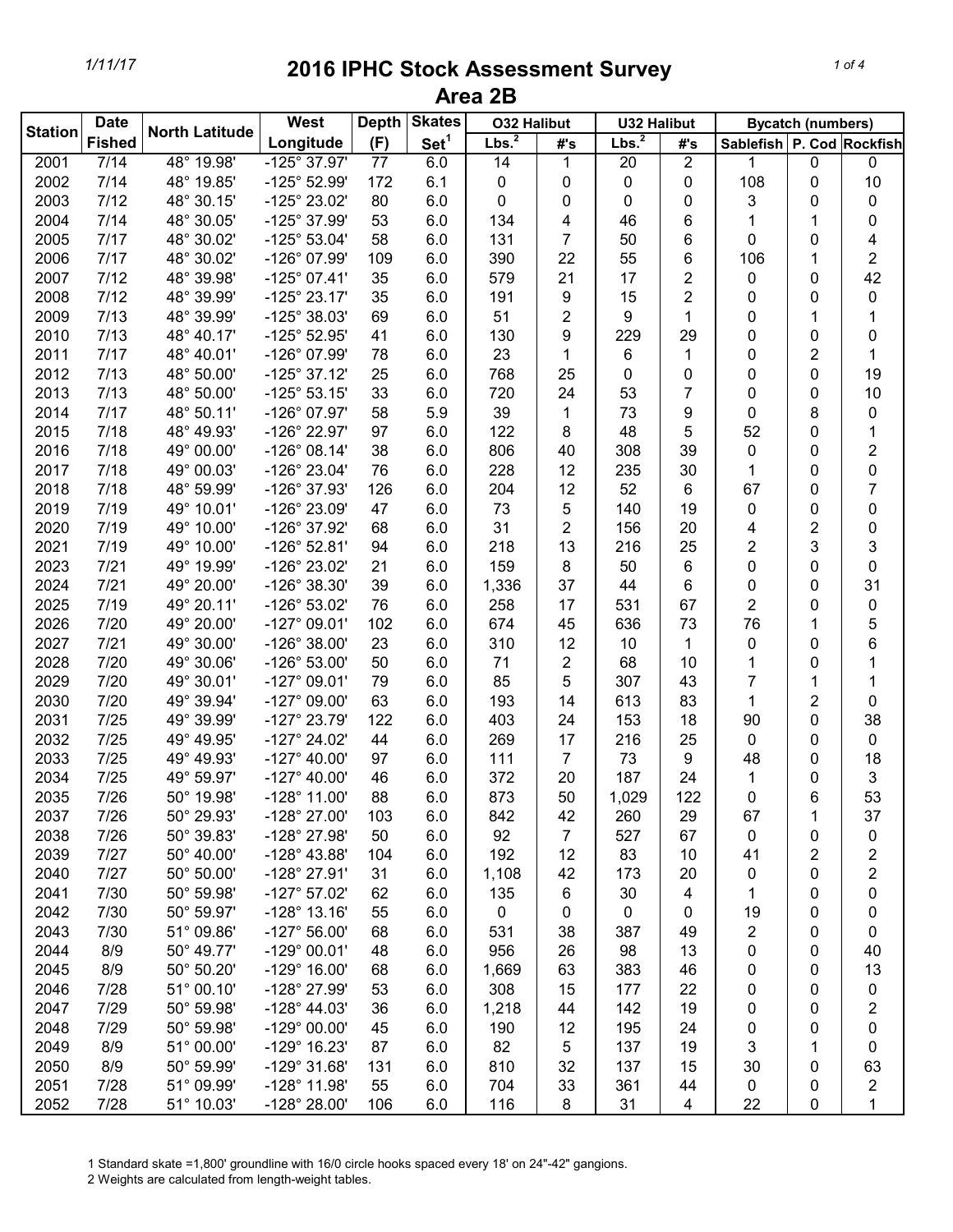| Set <sup>1</sup><br>Lbs. <sup>2</sup><br>Lbs. <sup>2</sup><br><b>Fished</b><br>Longitude<br>(F)<br>Sablefish P. Cod Rockfish<br>#'s<br>#'s<br>$51^{\circ}$ 10.00'<br>5<br>91<br>2053<br>7/29<br>$-128^{\circ}$ 44.05'<br>54<br>6.0<br>63<br>619<br>0<br>$\mathbf 0$<br>0<br>7/29<br>51° 09.93'<br>-129° 00.25'<br>6.0<br>231<br>15<br>589<br>74<br>$\pmb{0}$<br>0<br>2054<br>74<br>1<br>2055<br>8/10<br>51° 10.12'<br>-129° 15.99'<br>6.0<br>550<br>27<br>94<br>11<br>26<br>150<br>0<br>3<br>3<br>22<br>2056<br>8/10<br>51° 10.15'<br>6.0<br>388<br>24<br>26<br>-129° 31.92'<br>156<br>$\mathbf{0}$<br>$\overline{7}$<br>2057<br>8/6<br>51° 19.67'<br>$-127^{\circ}55.02'$<br>6.0<br>34<br>101<br>12<br>10<br>72<br>1,007<br>1<br>2058<br>8/6<br>51° 20.02'<br>-128° 10.98'<br>48<br>6.0<br>21<br>3<br>17<br>0<br>16<br>1<br>1<br>2059<br>8/13<br>51° 19.99'<br>-128° 26.86'<br>82<br>6.0<br>27<br>2<br>40<br>$\overline{7}$<br>4<br>$\mathbf 0$<br>1<br>23<br>8/13<br>-128° 42.52'<br>5.8<br>269<br>18<br>82<br>9<br>3<br>2060<br>51° 19.91'<br>113<br>8/13<br>535<br>35<br>124<br>16<br>2061<br>51° 20.04'<br>-128° 59.90'<br>135<br>6.0<br>14<br>0<br>8/10<br>51° 20.07'<br>$-129°$ 15.00'<br>129<br>6.0<br>616<br>449<br>2062<br>47<br>50<br>15<br>0<br>8/10<br>51° 19.82'<br>$-129°31.00'$<br>825<br>9<br>2063<br>114<br>6.0<br>46<br>201<br>24<br>1<br>8/11<br>51° 20.45'<br>$-129^{\circ}$ 47.00'<br>277<br>9<br>2064<br>131<br>6.0<br>12<br>75<br>28<br>0<br>8/6<br>51° 29.76'<br>-128° 10.95'<br>325<br>12<br>37<br>2065<br>47<br>6.0<br>5<br>1<br>0<br>2066<br>8/5<br>51° 30.00'<br>-128° 26.68'<br>6.0<br>65<br>3<br>37<br>102<br>0<br>0<br>0<br>51° 30.00'<br>2067<br>8/5<br>$-128^{\circ}$ 42.30'<br>57<br>6.0<br>181<br>12<br>270<br>35<br>0<br>$\mathbf 1$<br>0<br>$\overline{\mathbf{c}}$<br>2068<br>51° 30.06'<br>-128° 58.99'<br>25<br>21<br>103<br>11<br>$\boldsymbol{0}$<br>8/2<br>6.0<br>436<br>0<br>$\overline{2}$<br>7<br>8/2<br>51° 30.13'<br>$-129°$ 15.06'<br>6.0<br>70<br>5<br>64<br>$\boldsymbol{0}$<br>2069<br>27<br>0<br>8/12<br>51° 30.00'<br>-129° 30.82'<br>55<br>6.0<br>3,361<br>120<br>314<br>37<br>$\mathbf 0$<br>2070<br>0<br>2071<br>8/11<br>51° 30.12'<br>$-129^{\circ}$ 47.01'<br>93<br>6.0<br>82<br>377<br>41<br>1,343<br>14<br>0<br>2072<br>8/11<br>51° 29.62'<br>-130° 03.00'<br>28<br>3<br>70<br>172<br>6.0<br>184<br>8<br>1<br>2073<br>8/5<br>51° 39.78'<br>-128° 26.00'<br>6.0<br>13<br>52<br>16<br>7<br>78<br>191<br>6<br>$\mathbf 0$<br>2074<br>6.0<br>50<br>0<br>8/2<br>51° 40.08'<br>$-128^{\circ}58.96'$<br>28<br>172<br>11<br>6<br>0<br>$\mathbf 0$<br>2075<br>8/2<br>51° 39.98'<br>5.9<br>424<br>28<br>487<br>59<br>$\mathbf 0$<br>0<br>-129° 14.93'<br>31<br>$\mathbf 0$<br>2076<br>51° 40.29'<br>6.0<br>264<br>21<br>732<br>93<br>$\mathbf 0$<br>3<br>8/12<br>-129° 31.00'<br>54<br>$\mathbf 0$<br>2077<br>106<br>8/12<br>51° 39.69'<br>$-129^{\circ}$ 46.51'<br>133<br>6.0<br>514<br>30<br>11<br>36<br>$\mathbf 0$<br>2078<br>8/5<br>8<br>51° 50.08'<br>-128° 26.00'<br>90<br>6.0<br>0<br>0<br>1<br>10<br>0<br>2079<br>233<br>32<br>8/4<br>51° 49.89'<br>$-128^{\circ}$ 42.00'<br>55<br>6.0<br>65<br>5<br>0<br>$\mathbf 0$<br>0<br>2080<br>51° 50.30'<br>$-128^{\circ} 58.00'$<br>729<br>48<br>426<br>34<br>8/3<br>45<br>6.0<br>54<br>0<br>0<br>2081<br>8/3<br>51° 49.99'<br>120<br>7<br>0<br>$-129^{\circ}$ 14.10'<br>66<br>6.0<br>234<br>33<br>0<br>0<br>5<br>2082<br>8/12<br>51° 49.88'<br>79<br>5<br>-129° 30.99'<br>139<br>6.0<br>0<br>0<br>32<br>0<br>2083<br>8/4<br>52° 00.09'<br>$-128^{\circ}$ 42.00'<br>89<br>6.0<br>364<br>25<br>20<br>9<br>178<br>20<br>0 |                | <b>Date</b> |                       | <b>West</b> | <b>Depth</b> | <b>Skates</b> | <b>O32 Halibut</b> | <b>U32 Halibut</b> |  | <b>Bycatch (numbers)</b> |     |
|-------------------------------------------------------------------------------------------------------------------------------------------------------------------------------------------------------------------------------------------------------------------------------------------------------------------------------------------------------------------------------------------------------------------------------------------------------------------------------------------------------------------------------------------------------------------------------------------------------------------------------------------------------------------------------------------------------------------------------------------------------------------------------------------------------------------------------------------------------------------------------------------------------------------------------------------------------------------------------------------------------------------------------------------------------------------------------------------------------------------------------------------------------------------------------------------------------------------------------------------------------------------------------------------------------------------------------------------------------------------------------------------------------------------------------------------------------------------------------------------------------------------------------------------------------------------------------------------------------------------------------------------------------------------------------------------------------------------------------------------------------------------------------------------------------------------------------------------------------------------------------------------------------------------------------------------------------------------------------------------------------------------------------------------------------------------------------------------------------------------------------------------------------------------------------------------------------------------------------------------------------------------------------------------------------------------------------------------------------------------------------------------------------------------------------------------------------------------------------------------------------------------------------------------------------------------------------------------------------------------------------------------------------------------------------------------------------------------------------------------------------------------------------------------------------------------------------------------------------------------------------------------------------------------------------------------------------------------------------------------------------------------------------------------------------------------------------------------------------------------------------------------------------------------------------------------------------------------------------------------------------------------------------------------------------------------------------------------------------------------------------------------------------------------------------------------------------------------------------------------------------------------------------------------------------------------------------------------------------------------------------|----------------|-------------|-----------------------|-------------|--------------|---------------|--------------------|--------------------|--|--------------------------|-----|
|                                                                                                                                                                                                                                                                                                                                                                                                                                                                                                                                                                                                                                                                                                                                                                                                                                                                                                                                                                                                                                                                                                                                                                                                                                                                                                                                                                                                                                                                                                                                                                                                                                                                                                                                                                                                                                                                                                                                                                                                                                                                                                                                                                                                                                                                                                                                                                                                                                                                                                                                                                                                                                                                                                                                                                                                                                                                                                                                                                                                                                                                                                                                                                                                                                                                                                                                                                                                                                                                                                                                                                                                                               | <b>Station</b> |             | <b>North Latitude</b> |             |              |               |                    |                    |  |                          |     |
|                                                                                                                                                                                                                                                                                                                                                                                                                                                                                                                                                                                                                                                                                                                                                                                                                                                                                                                                                                                                                                                                                                                                                                                                                                                                                                                                                                                                                                                                                                                                                                                                                                                                                                                                                                                                                                                                                                                                                                                                                                                                                                                                                                                                                                                                                                                                                                                                                                                                                                                                                                                                                                                                                                                                                                                                                                                                                                                                                                                                                                                                                                                                                                                                                                                                                                                                                                                                                                                                                                                                                                                                                               |                |             |                       |             |              |               |                    |                    |  |                          |     |
|                                                                                                                                                                                                                                                                                                                                                                                                                                                                                                                                                                                                                                                                                                                                                                                                                                                                                                                                                                                                                                                                                                                                                                                                                                                                                                                                                                                                                                                                                                                                                                                                                                                                                                                                                                                                                                                                                                                                                                                                                                                                                                                                                                                                                                                                                                                                                                                                                                                                                                                                                                                                                                                                                                                                                                                                                                                                                                                                                                                                                                                                                                                                                                                                                                                                                                                                                                                                                                                                                                                                                                                                                               |                |             |                       |             |              |               |                    |                    |  |                          |     |
|                                                                                                                                                                                                                                                                                                                                                                                                                                                                                                                                                                                                                                                                                                                                                                                                                                                                                                                                                                                                                                                                                                                                                                                                                                                                                                                                                                                                                                                                                                                                                                                                                                                                                                                                                                                                                                                                                                                                                                                                                                                                                                                                                                                                                                                                                                                                                                                                                                                                                                                                                                                                                                                                                                                                                                                                                                                                                                                                                                                                                                                                                                                                                                                                                                                                                                                                                                                                                                                                                                                                                                                                                               |                |             |                       |             |              |               |                    |                    |  |                          | 18  |
|                                                                                                                                                                                                                                                                                                                                                                                                                                                                                                                                                                                                                                                                                                                                                                                                                                                                                                                                                                                                                                                                                                                                                                                                                                                                                                                                                                                                                                                                                                                                                                                                                                                                                                                                                                                                                                                                                                                                                                                                                                                                                                                                                                                                                                                                                                                                                                                                                                                                                                                                                                                                                                                                                                                                                                                                                                                                                                                                                                                                                                                                                                                                                                                                                                                                                                                                                                                                                                                                                                                                                                                                                               |                |             |                       |             |              |               |                    |                    |  |                          |     |
|                                                                                                                                                                                                                                                                                                                                                                                                                                                                                                                                                                                                                                                                                                                                                                                                                                                                                                                                                                                                                                                                                                                                                                                                                                                                                                                                                                                                                                                                                                                                                                                                                                                                                                                                                                                                                                                                                                                                                                                                                                                                                                                                                                                                                                                                                                                                                                                                                                                                                                                                                                                                                                                                                                                                                                                                                                                                                                                                                                                                                                                                                                                                                                                                                                                                                                                                                                                                                                                                                                                                                                                                                               |                |             |                       |             |              |               |                    |                    |  |                          |     |
|                                                                                                                                                                                                                                                                                                                                                                                                                                                                                                                                                                                                                                                                                                                                                                                                                                                                                                                                                                                                                                                                                                                                                                                                                                                                                                                                                                                                                                                                                                                                                                                                                                                                                                                                                                                                                                                                                                                                                                                                                                                                                                                                                                                                                                                                                                                                                                                                                                                                                                                                                                                                                                                                                                                                                                                                                                                                                                                                                                                                                                                                                                                                                                                                                                                                                                                                                                                                                                                                                                                                                                                                                               |                |             |                       |             |              |               |                    |                    |  |                          |     |
|                                                                                                                                                                                                                                                                                                                                                                                                                                                                                                                                                                                                                                                                                                                                                                                                                                                                                                                                                                                                                                                                                                                                                                                                                                                                                                                                                                                                                                                                                                                                                                                                                                                                                                                                                                                                                                                                                                                                                                                                                                                                                                                                                                                                                                                                                                                                                                                                                                                                                                                                                                                                                                                                                                                                                                                                                                                                                                                                                                                                                                                                                                                                                                                                                                                                                                                                                                                                                                                                                                                                                                                                                               |                |             |                       |             |              |               |                    |                    |  |                          |     |
|                                                                                                                                                                                                                                                                                                                                                                                                                                                                                                                                                                                                                                                                                                                                                                                                                                                                                                                                                                                                                                                                                                                                                                                                                                                                                                                                                                                                                                                                                                                                                                                                                                                                                                                                                                                                                                                                                                                                                                                                                                                                                                                                                                                                                                                                                                                                                                                                                                                                                                                                                                                                                                                                                                                                                                                                                                                                                                                                                                                                                                                                                                                                                                                                                                                                                                                                                                                                                                                                                                                                                                                                                               |                |             |                       |             |              |               |                    |                    |  |                          | 14  |
|                                                                                                                                                                                                                                                                                                                                                                                                                                                                                                                                                                                                                                                                                                                                                                                                                                                                                                                                                                                                                                                                                                                                                                                                                                                                                                                                                                                                                                                                                                                                                                                                                                                                                                                                                                                                                                                                                                                                                                                                                                                                                                                                                                                                                                                                                                                                                                                                                                                                                                                                                                                                                                                                                                                                                                                                                                                                                                                                                                                                                                                                                                                                                                                                                                                                                                                                                                                                                                                                                                                                                                                                                               |                |             |                       |             |              |               |                    |                    |  |                          | 29  |
|                                                                                                                                                                                                                                                                                                                                                                                                                                                                                                                                                                                                                                                                                                                                                                                                                                                                                                                                                                                                                                                                                                                                                                                                                                                                                                                                                                                                                                                                                                                                                                                                                                                                                                                                                                                                                                                                                                                                                                                                                                                                                                                                                                                                                                                                                                                                                                                                                                                                                                                                                                                                                                                                                                                                                                                                                                                                                                                                                                                                                                                                                                                                                                                                                                                                                                                                                                                                                                                                                                                                                                                                                               |                |             |                       |             |              |               |                    |                    |  |                          | 31  |
|                                                                                                                                                                                                                                                                                                                                                                                                                                                                                                                                                                                                                                                                                                                                                                                                                                                                                                                                                                                                                                                                                                                                                                                                                                                                                                                                                                                                                                                                                                                                                                                                                                                                                                                                                                                                                                                                                                                                                                                                                                                                                                                                                                                                                                                                                                                                                                                                                                                                                                                                                                                                                                                                                                                                                                                                                                                                                                                                                                                                                                                                                                                                                                                                                                                                                                                                                                                                                                                                                                                                                                                                                               |                |             |                       |             |              |               |                    |                    |  |                          | 15  |
|                                                                                                                                                                                                                                                                                                                                                                                                                                                                                                                                                                                                                                                                                                                                                                                                                                                                                                                                                                                                                                                                                                                                                                                                                                                                                                                                                                                                                                                                                                                                                                                                                                                                                                                                                                                                                                                                                                                                                                                                                                                                                                                                                                                                                                                                                                                                                                                                                                                                                                                                                                                                                                                                                                                                                                                                                                                                                                                                                                                                                                                                                                                                                                                                                                                                                                                                                                                                                                                                                                                                                                                                                               |                |             |                       |             |              |               |                    |                    |  |                          | 12  |
|                                                                                                                                                                                                                                                                                                                                                                                                                                                                                                                                                                                                                                                                                                                                                                                                                                                                                                                                                                                                                                                                                                                                                                                                                                                                                                                                                                                                                                                                                                                                                                                                                                                                                                                                                                                                                                                                                                                                                                                                                                                                                                                                                                                                                                                                                                                                                                                                                                                                                                                                                                                                                                                                                                                                                                                                                                                                                                                                                                                                                                                                                                                                                                                                                                                                                                                                                                                                                                                                                                                                                                                                                               |                |             |                       |             |              |               |                    |                    |  |                          | 13  |
|                                                                                                                                                                                                                                                                                                                                                                                                                                                                                                                                                                                                                                                                                                                                                                                                                                                                                                                                                                                                                                                                                                                                                                                                                                                                                                                                                                                                                                                                                                                                                                                                                                                                                                                                                                                                                                                                                                                                                                                                                                                                                                                                                                                                                                                                                                                                                                                                                                                                                                                                                                                                                                                                                                                                                                                                                                                                                                                                                                                                                                                                                                                                                                                                                                                                                                                                                                                                                                                                                                                                                                                                                               |                |             |                       |             |              |               |                    |                    |  |                          | 23  |
|                                                                                                                                                                                                                                                                                                                                                                                                                                                                                                                                                                                                                                                                                                                                                                                                                                                                                                                                                                                                                                                                                                                                                                                                                                                                                                                                                                                                                                                                                                                                                                                                                                                                                                                                                                                                                                                                                                                                                                                                                                                                                                                                                                                                                                                                                                                                                                                                                                                                                                                                                                                                                                                                                                                                                                                                                                                                                                                                                                                                                                                                                                                                                                                                                                                                                                                                                                                                                                                                                                                                                                                                                               |                |             |                       |             |              |               |                    |                    |  |                          |     |
|                                                                                                                                                                                                                                                                                                                                                                                                                                                                                                                                                                                                                                                                                                                                                                                                                                                                                                                                                                                                                                                                                                                                                                                                                                                                                                                                                                                                                                                                                                                                                                                                                                                                                                                                                                                                                                                                                                                                                                                                                                                                                                                                                                                                                                                                                                                                                                                                                                                                                                                                                                                                                                                                                                                                                                                                                                                                                                                                                                                                                                                                                                                                                                                                                                                                                                                                                                                                                                                                                                                                                                                                                               |                |             |                       |             |              |               |                    |                    |  |                          |     |
|                                                                                                                                                                                                                                                                                                                                                                                                                                                                                                                                                                                                                                                                                                                                                                                                                                                                                                                                                                                                                                                                                                                                                                                                                                                                                                                                                                                                                                                                                                                                                                                                                                                                                                                                                                                                                                                                                                                                                                                                                                                                                                                                                                                                                                                                                                                                                                                                                                                                                                                                                                                                                                                                                                                                                                                                                                                                                                                                                                                                                                                                                                                                                                                                                                                                                                                                                                                                                                                                                                                                                                                                                               |                |             |                       |             |              |               |                    |                    |  |                          |     |
|                                                                                                                                                                                                                                                                                                                                                                                                                                                                                                                                                                                                                                                                                                                                                                                                                                                                                                                                                                                                                                                                                                                                                                                                                                                                                                                                                                                                                                                                                                                                                                                                                                                                                                                                                                                                                                                                                                                                                                                                                                                                                                                                                                                                                                                                                                                                                                                                                                                                                                                                                                                                                                                                                                                                                                                                                                                                                                                                                                                                                                                                                                                                                                                                                                                                                                                                                                                                                                                                                                                                                                                                                               |                |             |                       |             |              |               |                    |                    |  |                          | 48  |
|                                                                                                                                                                                                                                                                                                                                                                                                                                                                                                                                                                                                                                                                                                                                                                                                                                                                                                                                                                                                                                                                                                                                                                                                                                                                                                                                                                                                                                                                                                                                                                                                                                                                                                                                                                                                                                                                                                                                                                                                                                                                                                                                                                                                                                                                                                                                                                                                                                                                                                                                                                                                                                                                                                                                                                                                                                                                                                                                                                                                                                                                                                                                                                                                                                                                                                                                                                                                                                                                                                                                                                                                                               |                |             |                       |             |              |               |                    |                    |  |                          | 113 |
|                                                                                                                                                                                                                                                                                                                                                                                                                                                                                                                                                                                                                                                                                                                                                                                                                                                                                                                                                                                                                                                                                                                                                                                                                                                                                                                                                                                                                                                                                                                                                                                                                                                                                                                                                                                                                                                                                                                                                                                                                                                                                                                                                                                                                                                                                                                                                                                                                                                                                                                                                                                                                                                                                                                                                                                                                                                                                                                                                                                                                                                                                                                                                                                                                                                                                                                                                                                                                                                                                                                                                                                                                               |                |             |                       |             |              |               |                    |                    |  |                          | 70  |
|                                                                                                                                                                                                                                                                                                                                                                                                                                                                                                                                                                                                                                                                                                                                                                                                                                                                                                                                                                                                                                                                                                                                                                                                                                                                                                                                                                                                                                                                                                                                                                                                                                                                                                                                                                                                                                                                                                                                                                                                                                                                                                                                                                                                                                                                                                                                                                                                                                                                                                                                                                                                                                                                                                                                                                                                                                                                                                                                                                                                                                                                                                                                                                                                                                                                                                                                                                                                                                                                                                                                                                                                                               |                |             |                       |             |              |               |                    |                    |  |                          |     |
|                                                                                                                                                                                                                                                                                                                                                                                                                                                                                                                                                                                                                                                                                                                                                                                                                                                                                                                                                                                                                                                                                                                                                                                                                                                                                                                                                                                                                                                                                                                                                                                                                                                                                                                                                                                                                                                                                                                                                                                                                                                                                                                                                                                                                                                                                                                                                                                                                                                                                                                                                                                                                                                                                                                                                                                                                                                                                                                                                                                                                                                                                                                                                                                                                                                                                                                                                                                                                                                                                                                                                                                                                               |                |             |                       |             |              |               |                    |                    |  |                          |     |
|                                                                                                                                                                                                                                                                                                                                                                                                                                                                                                                                                                                                                                                                                                                                                                                                                                                                                                                                                                                                                                                                                                                                                                                                                                                                                                                                                                                                                                                                                                                                                                                                                                                                                                                                                                                                                                                                                                                                                                                                                                                                                                                                                                                                                                                                                                                                                                                                                                                                                                                                                                                                                                                                                                                                                                                                                                                                                                                                                                                                                                                                                                                                                                                                                                                                                                                                                                                                                                                                                                                                                                                                                               |                |             |                       |             |              |               |                    |                    |  |                          |     |
|                                                                                                                                                                                                                                                                                                                                                                                                                                                                                                                                                                                                                                                                                                                                                                                                                                                                                                                                                                                                                                                                                                                                                                                                                                                                                                                                                                                                                                                                                                                                                                                                                                                                                                                                                                                                                                                                                                                                                                                                                                                                                                                                                                                                                                                                                                                                                                                                                                                                                                                                                                                                                                                                                                                                                                                                                                                                                                                                                                                                                                                                                                                                                                                                                                                                                                                                                                                                                                                                                                                                                                                                                               |                |             |                       |             |              |               |                    |                    |  |                          |     |
|                                                                                                                                                                                                                                                                                                                                                                                                                                                                                                                                                                                                                                                                                                                                                                                                                                                                                                                                                                                                                                                                                                                                                                                                                                                                                                                                                                                                                                                                                                                                                                                                                                                                                                                                                                                                                                                                                                                                                                                                                                                                                                                                                                                                                                                                                                                                                                                                                                                                                                                                                                                                                                                                                                                                                                                                                                                                                                                                                                                                                                                                                                                                                                                                                                                                                                                                                                                                                                                                                                                                                                                                                               |                |             |                       |             |              |               |                    |                    |  |                          | 13  |
|                                                                                                                                                                                                                                                                                                                                                                                                                                                                                                                                                                                                                                                                                                                                                                                                                                                                                                                                                                                                                                                                                                                                                                                                                                                                                                                                                                                                                                                                                                                                                                                                                                                                                                                                                                                                                                                                                                                                                                                                                                                                                                                                                                                                                                                                                                                                                                                                                                                                                                                                                                                                                                                                                                                                                                                                                                                                                                                                                                                                                                                                                                                                                                                                                                                                                                                                                                                                                                                                                                                                                                                                                               |                |             |                       |             |              |               |                    |                    |  |                          | 20  |
|                                                                                                                                                                                                                                                                                                                                                                                                                                                                                                                                                                                                                                                                                                                                                                                                                                                                                                                                                                                                                                                                                                                                                                                                                                                                                                                                                                                                                                                                                                                                                                                                                                                                                                                                                                                                                                                                                                                                                                                                                                                                                                                                                                                                                                                                                                                                                                                                                                                                                                                                                                                                                                                                                                                                                                                                                                                                                                                                                                                                                                                                                                                                                                                                                                                                                                                                                                                                                                                                                                                                                                                                                               |                |             |                       |             |              |               |                    |                    |  |                          |     |
|                                                                                                                                                                                                                                                                                                                                                                                                                                                                                                                                                                                                                                                                                                                                                                                                                                                                                                                                                                                                                                                                                                                                                                                                                                                                                                                                                                                                                                                                                                                                                                                                                                                                                                                                                                                                                                                                                                                                                                                                                                                                                                                                                                                                                                                                                                                                                                                                                                                                                                                                                                                                                                                                                                                                                                                                                                                                                                                                                                                                                                                                                                                                                                                                                                                                                                                                                                                                                                                                                                                                                                                                                               |                |             |                       |             |              |               |                    |                    |  |                          |     |
|                                                                                                                                                                                                                                                                                                                                                                                                                                                                                                                                                                                                                                                                                                                                                                                                                                                                                                                                                                                                                                                                                                                                                                                                                                                                                                                                                                                                                                                                                                                                                                                                                                                                                                                                                                                                                                                                                                                                                                                                                                                                                                                                                                                                                                                                                                                                                                                                                                                                                                                                                                                                                                                                                                                                                                                                                                                                                                                                                                                                                                                                                                                                                                                                                                                                                                                                                                                                                                                                                                                                                                                                                               |                |             |                       |             |              |               |                    |                    |  |                          |     |
|                                                                                                                                                                                                                                                                                                                                                                                                                                                                                                                                                                                                                                                                                                                                                                                                                                                                                                                                                                                                                                                                                                                                                                                                                                                                                                                                                                                                                                                                                                                                                                                                                                                                                                                                                                                                                                                                                                                                                                                                                                                                                                                                                                                                                                                                                                                                                                                                                                                                                                                                                                                                                                                                                                                                                                                                                                                                                                                                                                                                                                                                                                                                                                                                                                                                                                                                                                                                                                                                                                                                                                                                                               |                |             |                       |             |              |               |                    |                    |  |                          |     |
|                                                                                                                                                                                                                                                                                                                                                                                                                                                                                                                                                                                                                                                                                                                                                                                                                                                                                                                                                                                                                                                                                                                                                                                                                                                                                                                                                                                                                                                                                                                                                                                                                                                                                                                                                                                                                                                                                                                                                                                                                                                                                                                                                                                                                                                                                                                                                                                                                                                                                                                                                                                                                                                                                                                                                                                                                                                                                                                                                                                                                                                                                                                                                                                                                                                                                                                                                                                                                                                                                                                                                                                                                               |                |             |                       |             |              |               |                    |                    |  |                          |     |
| 2084<br>8/3<br>52° 00.40'<br>$-128°58.00'$<br>61<br>535<br>61<br>13<br>5<br>87<br>6.0<br>919<br>0                                                                                                                                                                                                                                                                                                                                                                                                                                                                                                                                                                                                                                                                                                                                                                                                                                                                                                                                                                                                                                                                                                                                                                                                                                                                                                                                                                                                                                                                                                                                                                                                                                                                                                                                                                                                                                                                                                                                                                                                                                                                                                                                                                                                                                                                                                                                                                                                                                                                                                                                                                                                                                                                                                                                                                                                                                                                                                                                                                                                                                                                                                                                                                                                                                                                                                                                                                                                                                                                                                                             |                |             |                       |             |              |               |                    |                    |  |                          |     |
| 2085<br>8/3<br>51° 59.84'<br>$-129°$ 14.00'<br>97<br>12<br>6.0<br>80<br>45<br>5<br>1<br>4<br>0                                                                                                                                                                                                                                                                                                                                                                                                                                                                                                                                                                                                                                                                                                                                                                                                                                                                                                                                                                                                                                                                                                                                                                                                                                                                                                                                                                                                                                                                                                                                                                                                                                                                                                                                                                                                                                                                                                                                                                                                                                                                                                                                                                                                                                                                                                                                                                                                                                                                                                                                                                                                                                                                                                                                                                                                                                                                                                                                                                                                                                                                                                                                                                                                                                                                                                                                                                                                                                                                                                                                |                |             |                       |             |              |               |                    |                    |  |                          |     |
| 32<br>2086<br>52° 10.24'<br>$-128^{\circ}$ 40.91'<br>122<br>6.0<br>331<br>20<br>8/4<br>10<br>4<br>0                                                                                                                                                                                                                                                                                                                                                                                                                                                                                                                                                                                                                                                                                                                                                                                                                                                                                                                                                                                                                                                                                                                                                                                                                                                                                                                                                                                                                                                                                                                                                                                                                                                                                                                                                                                                                                                                                                                                                                                                                                                                                                                                                                                                                                                                                                                                                                                                                                                                                                                                                                                                                                                                                                                                                                                                                                                                                                                                                                                                                                                                                                                                                                                                                                                                                                                                                                                                                                                                                                                           |                |             |                       |             |              |               |                    |                    |  |                          | 58  |
| 6/29<br>51° 39.98'<br>-130° 03.01'<br>153<br>11<br>9<br>57<br>2087<br>6.0<br>76<br>0<br>4<br>194                                                                                                                                                                                                                                                                                                                                                                                                                                                                                                                                                                                                                                                                                                                                                                                                                                                                                                                                                                                                                                                                                                                                                                                                                                                                                                                                                                                                                                                                                                                                                                                                                                                                                                                                                                                                                                                                                                                                                                                                                                                                                                                                                                                                                                                                                                                                                                                                                                                                                                                                                                                                                                                                                                                                                                                                                                                                                                                                                                                                                                                                                                                                                                                                                                                                                                                                                                                                                                                                                                                              |                |             |                       |             |              |               |                    |                    |  |                          |     |
| 2088<br>51° 39.99'<br>6/29<br>-130° 19.05'<br>141<br>6.1<br>1,202<br>81<br>9<br>25<br>48<br>0                                                                                                                                                                                                                                                                                                                                                                                                                                                                                                                                                                                                                                                                                                                                                                                                                                                                                                                                                                                                                                                                                                                                                                                                                                                                                                                                                                                                                                                                                                                                                                                                                                                                                                                                                                                                                                                                                                                                                                                                                                                                                                                                                                                                                                                                                                                                                                                                                                                                                                                                                                                                                                                                                                                                                                                                                                                                                                                                                                                                                                                                                                                                                                                                                                                                                                                                                                                                                                                                                                                                 |                |             |                       |             |              |               |                    |                    |  |                          | 25  |
| 2089<br>51° 50.00'<br>3<br>6<br>$\overline{2}$<br>7/5<br>$-129^{\circ}$ 47.03'<br>6.0<br>63<br>16<br>140<br>1<br>0                                                                                                                                                                                                                                                                                                                                                                                                                                                                                                                                                                                                                                                                                                                                                                                                                                                                                                                                                                                                                                                                                                                                                                                                                                                                                                                                                                                                                                                                                                                                                                                                                                                                                                                                                                                                                                                                                                                                                                                                                                                                                                                                                                                                                                                                                                                                                                                                                                                                                                                                                                                                                                                                                                                                                                                                                                                                                                                                                                                                                                                                                                                                                                                                                                                                                                                                                                                                                                                                                                            |                |             |                       |             |              |               |                    |                    |  |                          |     |
| 212<br>2090<br>7/6<br>51° 50.01'<br>$-130^{\circ}$ 03.01'<br>99<br>6.0<br>1,411<br>59<br>24<br>16<br>0                                                                                                                                                                                                                                                                                                                                                                                                                                                                                                                                                                                                                                                                                                                                                                                                                                                                                                                                                                                                                                                                                                                                                                                                                                                                                                                                                                                                                                                                                                                                                                                                                                                                                                                                                                                                                                                                                                                                                                                                                                                                                                                                                                                                                                                                                                                                                                                                                                                                                                                                                                                                                                                                                                                                                                                                                                                                                                                                                                                                                                                                                                                                                                                                                                                                                                                                                                                                                                                                                                                        |                |             |                       |             |              |               |                    |                    |  |                          | 55  |
| 2091<br>6/29<br>51° 49.98'<br>-130° 18.98'<br>6.1<br>1,225<br>140<br>16<br>11<br>116<br>55<br>1                                                                                                                                                                                                                                                                                                                                                                                                                                                                                                                                                                                                                                                                                                                                                                                                                                                                                                                                                                                                                                                                                                                                                                                                                                                                                                                                                                                                                                                                                                                                                                                                                                                                                                                                                                                                                                                                                                                                                                                                                                                                                                                                                                                                                                                                                                                                                                                                                                                                                                                                                                                                                                                                                                                                                                                                                                                                                                                                                                                                                                                                                                                                                                                                                                                                                                                                                                                                                                                                                                                               |                |             |                       |             |              |               |                    |                    |  |                          | 85  |
| 2092<br>6/28<br>51° 50.12'<br>-130° 34.86'<br>6.0<br>58<br>179<br>21<br>166<br>1,271<br>6<br>0                                                                                                                                                                                                                                                                                                                                                                                                                                                                                                                                                                                                                                                                                                                                                                                                                                                                                                                                                                                                                                                                                                                                                                                                                                                                                                                                                                                                                                                                                                                                                                                                                                                                                                                                                                                                                                                                                                                                                                                                                                                                                                                                                                                                                                                                                                                                                                                                                                                                                                                                                                                                                                                                                                                                                                                                                                                                                                                                                                                                                                                                                                                                                                                                                                                                                                                                                                                                                                                                                                                                |                |             |                       |             |              |               |                    |                    |  |                          | 15  |
| 2093<br>6/28<br>6.0<br>51° 50.07'<br>$-130^{\circ}$ 52.07'<br>100<br>557<br>13<br>11<br>1<br>1<br>0                                                                                                                                                                                                                                                                                                                                                                                                                                                                                                                                                                                                                                                                                                                                                                                                                                                                                                                                                                                                                                                                                                                                                                                                                                                                                                                                                                                                                                                                                                                                                                                                                                                                                                                                                                                                                                                                                                                                                                                                                                                                                                                                                                                                                                                                                                                                                                                                                                                                                                                                                                                                                                                                                                                                                                                                                                                                                                                                                                                                                                                                                                                                                                                                                                                                                                                                                                                                                                                                                                                           |                |             |                       |             |              |               |                    |                    |  |                          | 163 |
| 2094<br>7/5<br>51° 59.00'<br>-129° 25.94'<br>6.0<br>12<br>0<br>117<br>0<br>12<br>1<br>0                                                                                                                                                                                                                                                                                                                                                                                                                                                                                                                                                                                                                                                                                                                                                                                                                                                                                                                                                                                                                                                                                                                                                                                                                                                                                                                                                                                                                                                                                                                                                                                                                                                                                                                                                                                                                                                                                                                                                                                                                                                                                                                                                                                                                                                                                                                                                                                                                                                                                                                                                                                                                                                                                                                                                                                                                                                                                                                                                                                                                                                                                                                                                                                                                                                                                                                                                                                                                                                                                                                                       |                |             |                       |             |              |               |                    |                    |  |                          | 46  |
| 2095<br>7/5<br>51° 59.97'<br>$-129^{\circ}$ 47.09'<br>62<br>6.1<br>632<br>29<br>269<br>34<br>0<br>0                                                                                                                                                                                                                                                                                                                                                                                                                                                                                                                                                                                                                                                                                                                                                                                                                                                                                                                                                                                                                                                                                                                                                                                                                                                                                                                                                                                                                                                                                                                                                                                                                                                                                                                                                                                                                                                                                                                                                                                                                                                                                                                                                                                                                                                                                                                                                                                                                                                                                                                                                                                                                                                                                                                                                                                                                                                                                                                                                                                                                                                                                                                                                                                                                                                                                                                                                                                                                                                                                                                           |                |             |                       |             |              |               |                    |                    |  |                          | 44  |
| 2096<br>7/6<br>52° 00.08'<br>$-130^{\circ}$ 03.04'<br>515<br>32<br>559<br>5<br>76<br>6.0<br>73<br>0<br>0                                                                                                                                                                                                                                                                                                                                                                                                                                                                                                                                                                                                                                                                                                                                                                                                                                                                                                                                                                                                                                                                                                                                                                                                                                                                                                                                                                                                                                                                                                                                                                                                                                                                                                                                                                                                                                                                                                                                                                                                                                                                                                                                                                                                                                                                                                                                                                                                                                                                                                                                                                                                                                                                                                                                                                                                                                                                                                                                                                                                                                                                                                                                                                                                                                                                                                                                                                                                                                                                                                                      |                |             |                       |             |              |               |                    |                    |  |                          |     |
| 2097<br>7/6<br>52° 00.21'<br>-130° 19.05'<br>192<br>43<br>5<br>6<br>6.1<br>896<br>34<br>26<br>0                                                                                                                                                                                                                                                                                                                                                                                                                                                                                                                                                                                                                                                                                                                                                                                                                                                                                                                                                                                                                                                                                                                                                                                                                                                                                                                                                                                                                                                                                                                                                                                                                                                                                                                                                                                                                                                                                                                                                                                                                                                                                                                                                                                                                                                                                                                                                                                                                                                                                                                                                                                                                                                                                                                                                                                                                                                                                                                                                                                                                                                                                                                                                                                                                                                                                                                                                                                                                                                                                                                               |                |             |                       |             |              |               |                    |                    |  |                          |     |
| 2098<br>6/27<br>51° 59.96'<br>-130° 35.03'<br>142<br>965<br>107<br>14<br>2<br>6.0<br>46<br>11<br>0                                                                                                                                                                                                                                                                                                                                                                                                                                                                                                                                                                                                                                                                                                                                                                                                                                                                                                                                                                                                                                                                                                                                                                                                                                                                                                                                                                                                                                                                                                                                                                                                                                                                                                                                                                                                                                                                                                                                                                                                                                                                                                                                                                                                                                                                                                                                                                                                                                                                                                                                                                                                                                                                                                                                                                                                                                                                                                                                                                                                                                                                                                                                                                                                                                                                                                                                                                                                                                                                                                                            |                |             |                       |             |              |               |                    |                    |  |                          |     |
| 2099<br>6/28<br>51° 59.95'<br>-130° 52.07'<br>386<br>4<br>100<br>6.0<br>1,226<br>45<br>44<br>2<br>1                                                                                                                                                                                                                                                                                                                                                                                                                                                                                                                                                                                                                                                                                                                                                                                                                                                                                                                                                                                                                                                                                                                                                                                                                                                                                                                                                                                                                                                                                                                                                                                                                                                                                                                                                                                                                                                                                                                                                                                                                                                                                                                                                                                                                                                                                                                                                                                                                                                                                                                                                                                                                                                                                                                                                                                                                                                                                                                                                                                                                                                                                                                                                                                                                                                                                                                                                                                                                                                                                                                           |                |             |                       |             |              |               |                    |                    |  |                          |     |
| 2100<br>7/23<br>52° 10.03'<br>-128° 56.86'<br>6.1<br>6<br>1<br>91<br>440<br>30<br>177<br>21                                                                                                                                                                                                                                                                                                                                                                                                                                                                                                                                                                                                                                                                                                                                                                                                                                                                                                                                                                                                                                                                                                                                                                                                                                                                                                                                                                                                                                                                                                                                                                                                                                                                                                                                                                                                                                                                                                                                                                                                                                                                                                                                                                                                                                                                                                                                                                                                                                                                                                                                                                                                                                                                                                                                                                                                                                                                                                                                                                                                                                                                                                                                                                                                                                                                                                                                                                                                                                                                                                                                   |                |             |                       |             |              |               |                    |                    |  |                          | 27  |
| 3<br>2101<br>7/23<br>52° 09.94'<br>-129° 13.98'<br>6.1<br>13<br>18<br>6<br>94<br>16<br>0<br>1                                                                                                                                                                                                                                                                                                                                                                                                                                                                                                                                                                                                                                                                                                                                                                                                                                                                                                                                                                                                                                                                                                                                                                                                                                                                                                                                                                                                                                                                                                                                                                                                                                                                                                                                                                                                                                                                                                                                                                                                                                                                                                                                                                                                                                                                                                                                                                                                                                                                                                                                                                                                                                                                                                                                                                                                                                                                                                                                                                                                                                                                                                                                                                                                                                                                                                                                                                                                                                                                                                                                 |                |             |                       |             |              |               |                    |                    |  |                          |     |
| 2<br>2102<br>7/25<br>52° 10.00'<br>-129° 29.82'<br>6.1<br>26<br>2<br>18<br>9<br>115<br>16<br>0                                                                                                                                                                                                                                                                                                                                                                                                                                                                                                                                                                                                                                                                                                                                                                                                                                                                                                                                                                                                                                                                                                                                                                                                                                                                                                                                                                                                                                                                                                                                                                                                                                                                                                                                                                                                                                                                                                                                                                                                                                                                                                                                                                                                                                                                                                                                                                                                                                                                                                                                                                                                                                                                                                                                                                                                                                                                                                                                                                                                                                                                                                                                                                                                                                                                                                                                                                                                                                                                                                                                |                |             |                       |             |              |               |                    |                    |  |                          |     |

1 Standard skate =1,800' groundline with 16/0 circle hooks spaced every 18' on 24"-42" gangions.

2 Weights are calculated from length-weight tables.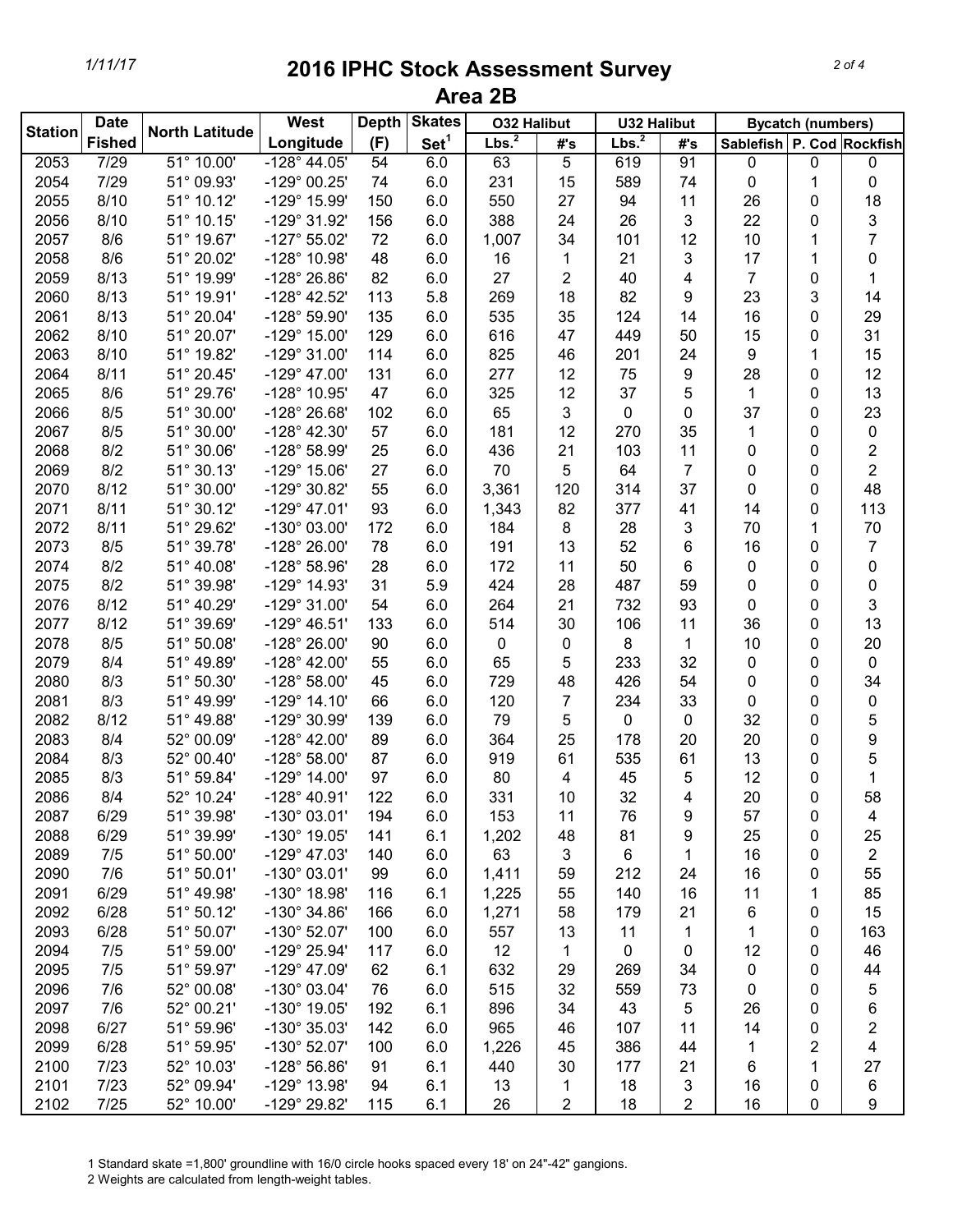| <b>Date</b><br><b>Station</b> |               | <b>North Latitude</b> | <b>West</b>                           | <b>Skates</b><br><b>Depth</b> |                  | <b>O32 Halibut</b> |     | <b>U32 Halibut</b> |                | <b>Bycatch (numbers)</b>  |                |                |
|-------------------------------|---------------|-----------------------|---------------------------------------|-------------------------------|------------------|--------------------|-----|--------------------|----------------|---------------------------|----------------|----------------|
|                               | <b>Fished</b> |                       | Longitude                             | (F)                           | Set <sup>1</sup> | Lbs. <sup>2</sup>  | #'s | Lbs. <sup>2</sup>  | #'s            | Sablefish P. Cod Rockfish |                |                |
| 2103                          | 7/25          | 52° 10.02'            | $-129^{\circ}$ 45.95'                 | 113                           | 6.0              | 263                | 12  | $\overline{57}$    | $\overline{7}$ | 4                         | $\pmb{0}$      | 4              |
| 2104                          | 7/7           | 52° 09.98'            | $-130^{\circ}$ 02.84'                 | 93                            | 6.1              | 191                | 13  | 315                | 37             | 0                         | 1              | 1              |
| 2105                          | 7/7           | 52° 09.98'            | -130° 18.90'                          | 223                           | 6.1              | 45                 | 2   | 0                  | 0              | 51                        | 0              | 18             |
| 2106                          | 6/27          | 52° 09.97'            | -130° 34.95'                          | 106                           | 6.1              | 1,513              | 84  | 356                | 39             | 3                         | $\overline{2}$ | 17             |
| 2107                          | 6/27          | 52° 10.02'            | $-130^{\circ}$ 51.94'                 | 122                           | 6.1              | 929                | 57  | 406                | 45             | 14                        | 0              | 3              |
| 2108                          | 7/23          | 52° 19.99'            | -129° 12.96'                          | 75                            | 6.1              | 779                | 41  | 244                | 29             | 0                         | 3              | 30             |
| 2109                          | 7/25          | 52° 19.99'            | -129° 29.83'                          | 94                            | 6.0              | 642                | 31  | 160                | 20             | $\overline{7}$            | 1              | 14             |
| 2110                          | 7/24          | 52° 20.00'            | $-129^{\circ}$ 45.86'                 | 116                           | 6.0              | 212                | 14  | 73                 | 8              | $\overline{2}$            | $\mathbf 0$    | 47             |
| 2111                          | 7/24          | 52° 19.99'            | -130° 02.88'                          | 126                           | 6.1              | 651                | 32  | 112                | 14             | $\overline{2}$            | 1              | 16             |
| 2112                          | 7/7           | 52° 20.00'            | $-130^{\circ}$ 18.94'                 | 196                           | 6.1              | 48                 | 2   | 11                 | 1              | 68                        | 0              | 4              |
| 2113                          | 6/26          | 52° 19.93'            | -130° 34.96'                          | 90                            | 6.1              | 1,429              | 54  | 436                | 51             | 0                         | 1              | 20             |
| 2114                          | 6/26          | 52° 19.98'            | $-130^{\circ}$ 51.88'                 | 80                            | 6.1              | 195                | 15  | 408                | 50             | 5                         | 0              | $\pmb{0}$      |
| 2115                          | 7/22          | 52° 30.00'            | -129° 32.06'                          | 46                            | 6.0              | 593                | 27  | 158                | 18             | 0                         | 0              | 32             |
| 2116                          | 7/22          | 52° 31.99'            | $-129^{\circ}$ 46.94'                 | 97                            | 6.1              | 467                | 29  | 165                | 19             | 22                        | $\overline{2}$ | 28             |
| 2117                          | 7/24          | 52° 29.99'            | $-130^{\circ}$ 01.97'                 | 147                           | 6.1              | 652                | 31  | 46                 | 5              | 18                        | 0              | 3              |
| 2118                          | 7/8           | 52° 29.99'            | -130° 19.02'                          | 142                           | 6.0              | 43                 | 3   | 0                  | 0              | 50                        | 0              | 8              |
| 2119                          | 7/8           | 52° 30.00'            | -130° 34.89'                          | 68                            | 6.1              | 1,920              | 79  | 235                | 26             | 0                         | 0              | 24             |
| 2120                          | 6/26          | 52° 29.98'            | $-130^{\circ}$ 52.01'                 | 62                            | 6.1              | 894                | 31  | 224                | 28             | 0                         | 0              | $\mathbf{1}$   |
| 2121                          | 7/22          | 52° 40.02'            | -129° 45.88'                          | 102                           | 6.1              | 482                | 18  | 36                 | 4              | 3                         | 4              | 28             |
| 2122                          | 7/9           | 52° 39.98'            | -130° 01.94'                          | 147                           | 6.1              | 64                 | 4   | 27                 | 3              | 19                        | $\mathbf{0}$   | 12             |
| 2123                          | 7/9           | 52° 40.00'            | $-130^{\circ}$ 19.01'                 | 121                           | 6.1              | 157                | 4   | 9                  | 1              | 31                        | $\mathbf 0$    | 10             |
| 2124                          | 7/8           | 52° 39.61'            | -130° 35.05'                          | 79                            | 6.1              | 973                | 59  | 374                | 43             | 0                         | $\mathbf 0$    | 9              |
| 2125                          | 7/21          | 52° 49.99'            | $-130^{\circ}$ 01.88'                 | 142                           | 6.0              | 0                  | 0   | 0                  | 0              | 33                        | $\mathbf{0}$   | 0              |
| 2126                          | 7/9           | 52° 49.98'            | $-130^{\circ}$ 19.11'                 | 114                           | 6.0              | 11                 | 1   | 0                  | 0              | 28                        | $\mathbf{0}$   | 1              |
| 2127                          | 7/21          | 53° 00.45'            | $-129^{\circ}$ 44.99'                 | 124                           | 6.1              | 104                | 6   | 0                  | 0              | 21                        | $\mathbf 0$    | 8              |
| 2128                          | 7/21          | 52° 59.98'            | $-130^{\circ}$ 02.01'                 | 107                           | 6.1              | 45                 | 2   | $\overline{7}$     | 1              | 28                        | 0              | 1              |
| 2130                          | 6/25          | 52° 30.02'            | $-131^{\circ} 25.07'$                 | 68                            | 6.1              | 776                | 37  | 38                 | 4              | 0                         | 0              | 4              |
| 2131                          | 6/24          | 52° 39.98'            | $-130^{\circ}$ 51.98'                 | 52                            | 6.0              | 721                | 32  | 267                | 35             | 0                         | 0              | 0              |
| 2132                          | 6/25          | 52° 40.02'            | -131° 07.95'                          | 38                            | 6.1              | 709                | 20  | 38                 | 5              | 0                         | 0              | 3              |
| 2133                          | 6/24          | 52° 50.01'            | $-130^{\circ}$ 35.01'                 | 63                            | 6.1              | 15                 | 1   | 9                  | 1              | 0                         | 0              | 0              |
| 2134                          | 6/24          | 52° 50.00'            | $-130^{\circ}$ 51.81'                 | 28                            | 6.1              | 237                | 13  | 63                 | 7              | 0                         | 0              | 0              |
| 2135                          | 7/10          | 53° 00.00'            | $-130^{\circ}$ 18.07'                 | 115                           | 6.1              | 372                | 15  | 29                 | 3              | 31                        | 0              | 12             |
| 2136                          | 7/10          | 52° 59.96'            | -130° 35.12'                          | 52                            | 6.1              | 437                | 28  | 195                | 24             | 0                         | 0              | 0              |
| 2137                          | 7/10          | 53° 10.00'            | $-130^{\circ}$ 17.86'                 | 84                            | 6.1              | 1,184              | 41  | 142                | 17             | $\overline{2}$            | 0              | $\overline{2}$ |
| 2138                          | 7/18          | 53° 10.00'            | -130° 34.96'                          | 102                           | 6.1              | 111                | 7   | 46                 | 5              | 20                        | 0              | 6              |
| 2139                          | 7/17          | 53° 10.01'            | -130° 52.02'                          | 57                            | 6.0              | 203                | 14  | 58                 | 7              | 0                         | 0              | 0              |
| 2140                          | 7/18          | 53° 20.00'            | $-130^{\circ}$ 18.07'                 | 61                            | 6.0              | 1,317              | 53  | 63                 | 7              | 1                         | 2              | 5              |
| 2141                          | 7/18          | 53° 20.00'            | -130° 34.98'                          | 52                            | 6.1              | 678                | 31  | 33                 | 4              | 1                         | 2              | 4              |
| 2142                          | 7/17          | 53° 20.01'            | $-130^{\circ}$ 52.00'                 | 74                            | 6.1              | 886                | 46  | 114                | 12             | 7                         | 6              | 4              |
| 2143                          | 6/18          | 53° 19.99'            | $-132^{\circ}$ 49.02'                 | 77                            | 6.1              | 1,218              | 46  | 302                | 40             | 0                         | 0              | 53             |
| 2144                          | 6/18          | 53° 20.05'            | $-133^{\circ}$ 03.77'                 | 112                           | 6.0              | 2,219              | 83  | 234                | 27             | 32                        | 0              | 14             |
| 2145                          | 7/17          | 53° 29.89'            | $-130^{\circ}$ 51.99'                 | 50                            | 6.0              | 220                | 15  | 543                | 70             | 0                         | 0              | 0              |
| 2146                          | 6/19          | 53° 30.02'            |                                       |                               |                  |                    |     |                    |                |                           |                |                |
| 2147                          | 7/16          | 53° 40.00'            | -133° 05.96'<br>$-130^{\circ}$ 35.05' | 209<br>23                     | 6.0<br>6.0       | 359<br>198         | 13  | 26<br>43           | 3<br>7         | 76                        | 0              | 120            |
|                               |               |                       |                                       |                               |                  |                    | 8   |                    |                | 0                         | 0              | 0              |
| 2148                          | 7/16          | 53° 40.02'            | $-130^{\circ}$ 52.11'                 | 24                            | 6.1              | 506                | 17  | 317                | 39             | 0                         | 0              | 2              |
| 2149                          | 6/19          | 53° 40.02'            | -133° 07.00'                          | 76                            | 6.0              | 1,408              | 58  | 442                | 52             | 0                         | 0              | 46             |
| 2150                          | 7/16          | 53° 50.00'            | $-130^{\circ}$ 51.89'                 | 46                            | 6.0              | 593                | 44  | 500                | 61             | 0                         | 4              | 0              |
| 2151                          | 6/17          | 53° 59.98'            | -133° 25.09'                          | 42                            | 6.0              | 2,768              | 122 | 321                | 35             | 0                         | 0              | 15             |
| 2152                          | 7/15          | 54° 10.04'            | $-130^{\circ}$ 35.15'                 | 66                            | 6.1              | 117                | 5   | 14                 | 2              | 0                         | 0              | 0              |
| 2153                          | 6/21          | 54° 10.02'            | $-131^{\circ}59.91'$                  | 38                            | 6.0              | 273                | 20  | 609                | 85             | 0                         | 1              | 0              |

1 Standard skate =1,800' groundline with 16/0 circle hooks spaced every 18' on 24"-42" gangions.

2 Weights are calculated from length-weight tables.